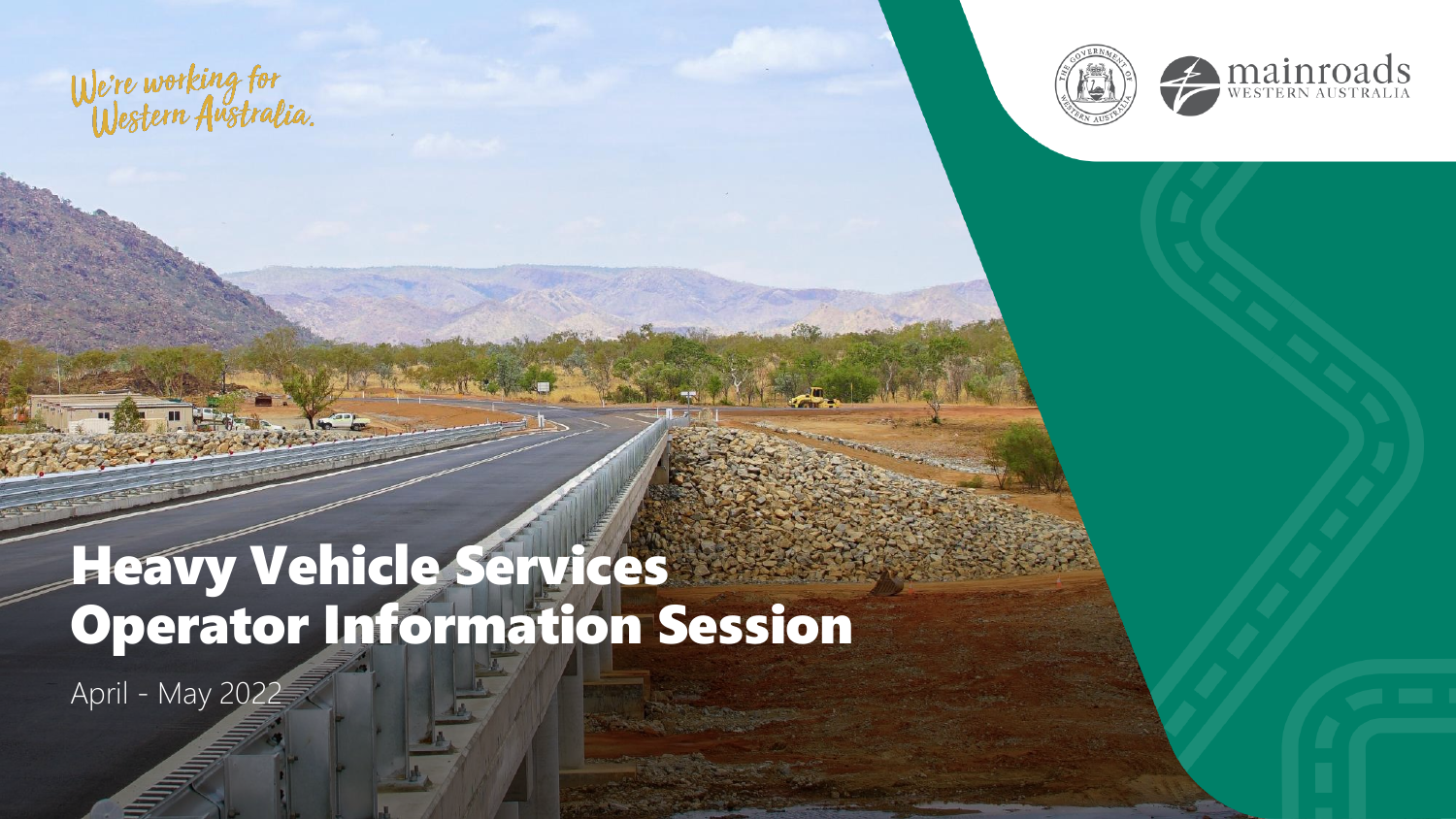### Welcome

- Overview
- Revised Documentation
- Audit Report
- Auditor Certification



Printed copies are uncontrolled unless marked otherwise. Refer to the Main Roads website for current version.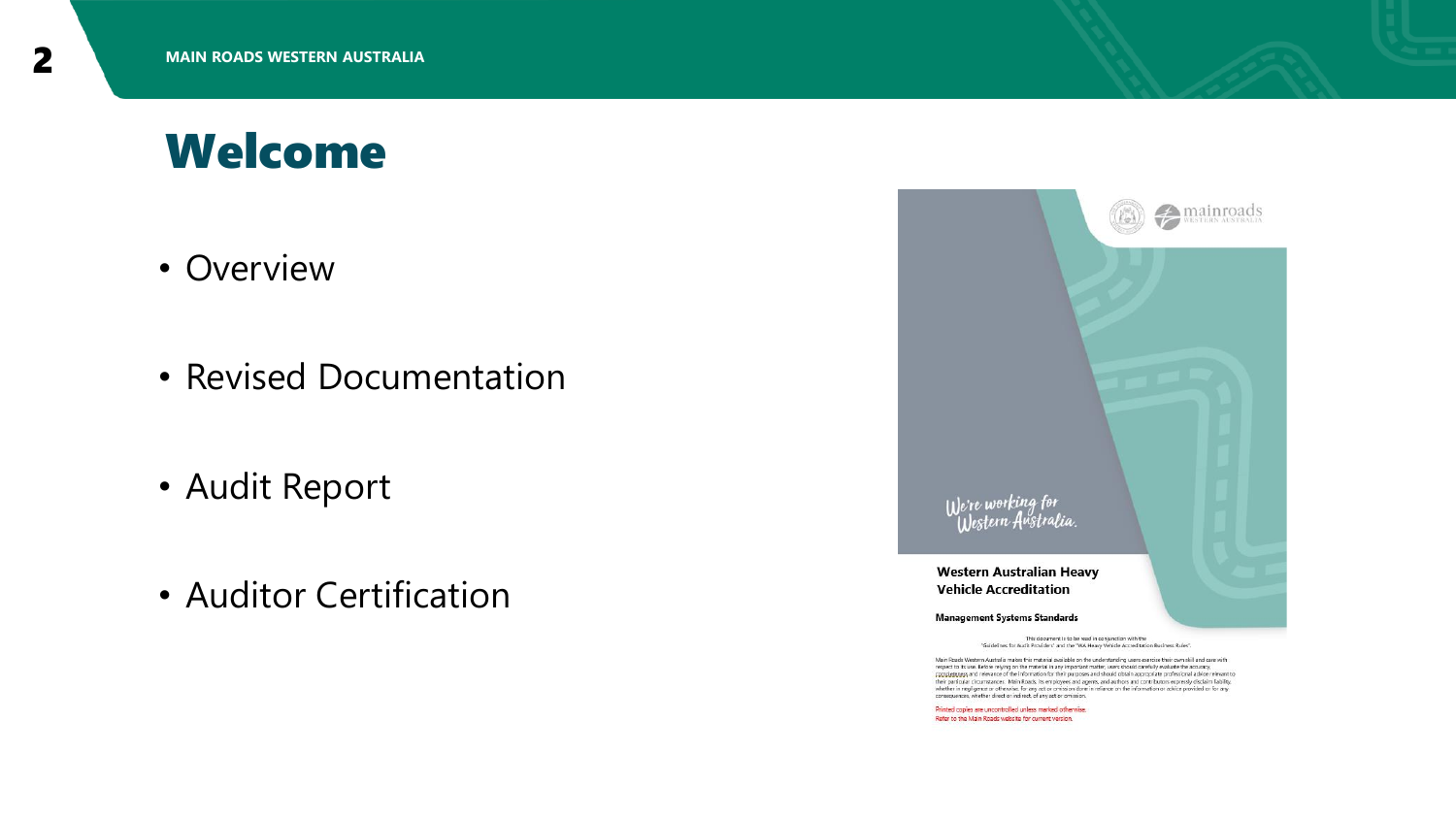

- Definition
	- A person certified as a Heavy Vehicle Accreditation Auditor (HVA) by Main Roads, to undertake heavy vehicle accreditation audits.
	- (External) An external (3<sup>rd</sup> Party) auditor performs an audit, in accordance with specific laws or rules, of the financial statements of a company, government entity, other legal entity, or organisation, and is independent of the entity being audited. Users of these entities' financial information, such as investors, government agencies, and the general public, rely on the external auditor to present an unbiased and independent audit report.
- Expectation of a WAHVA Certified Auditor within the WAHVA Scheme:
	- *WAHVA certified auditors are required to be independent of any entity they audit, the integrity of the WAHVA Scheme relies on auditors to present an unbiased and independent audit report to Main Roads.*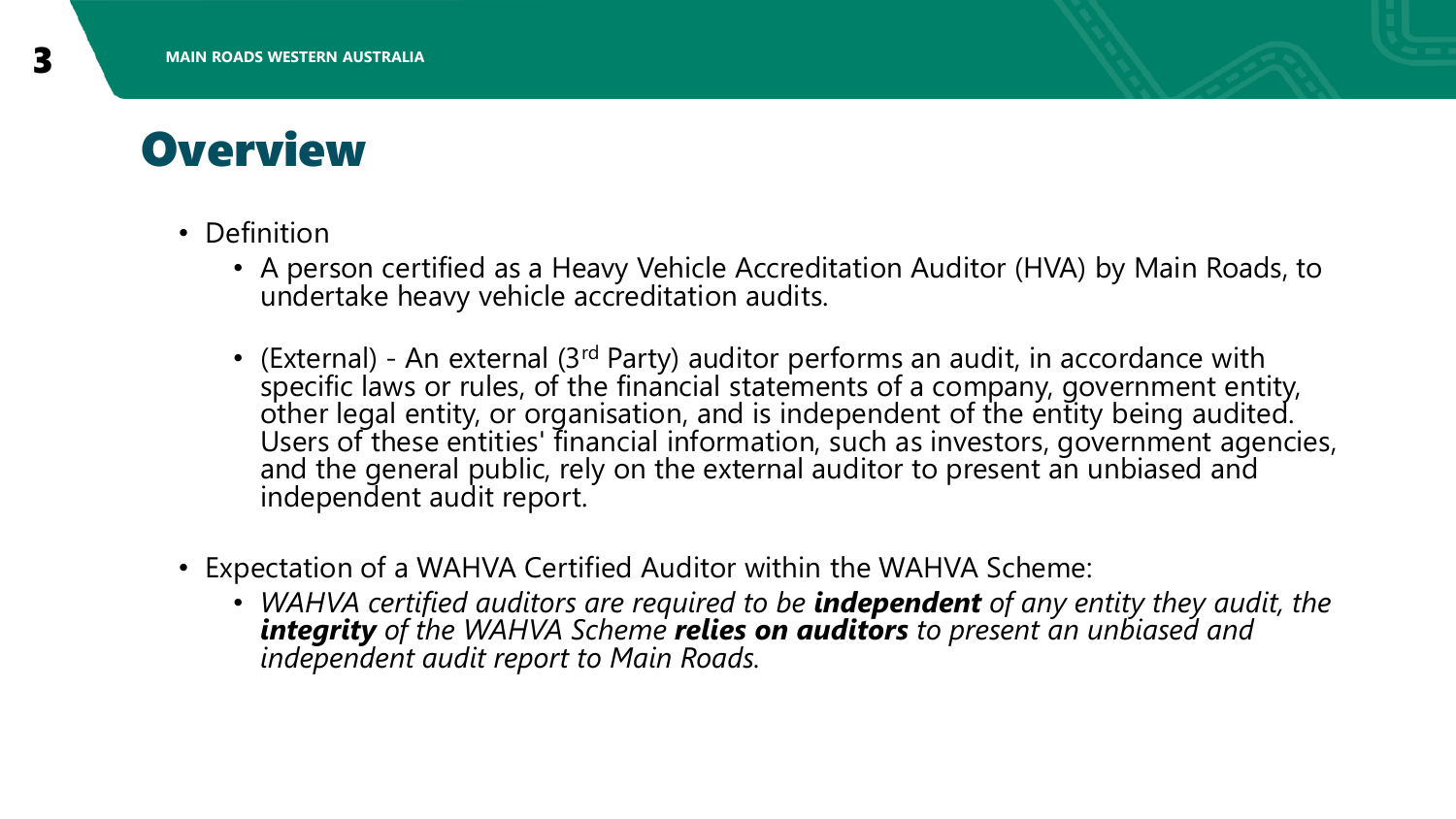



## Revised Documentation

 $\boldsymbol{A}$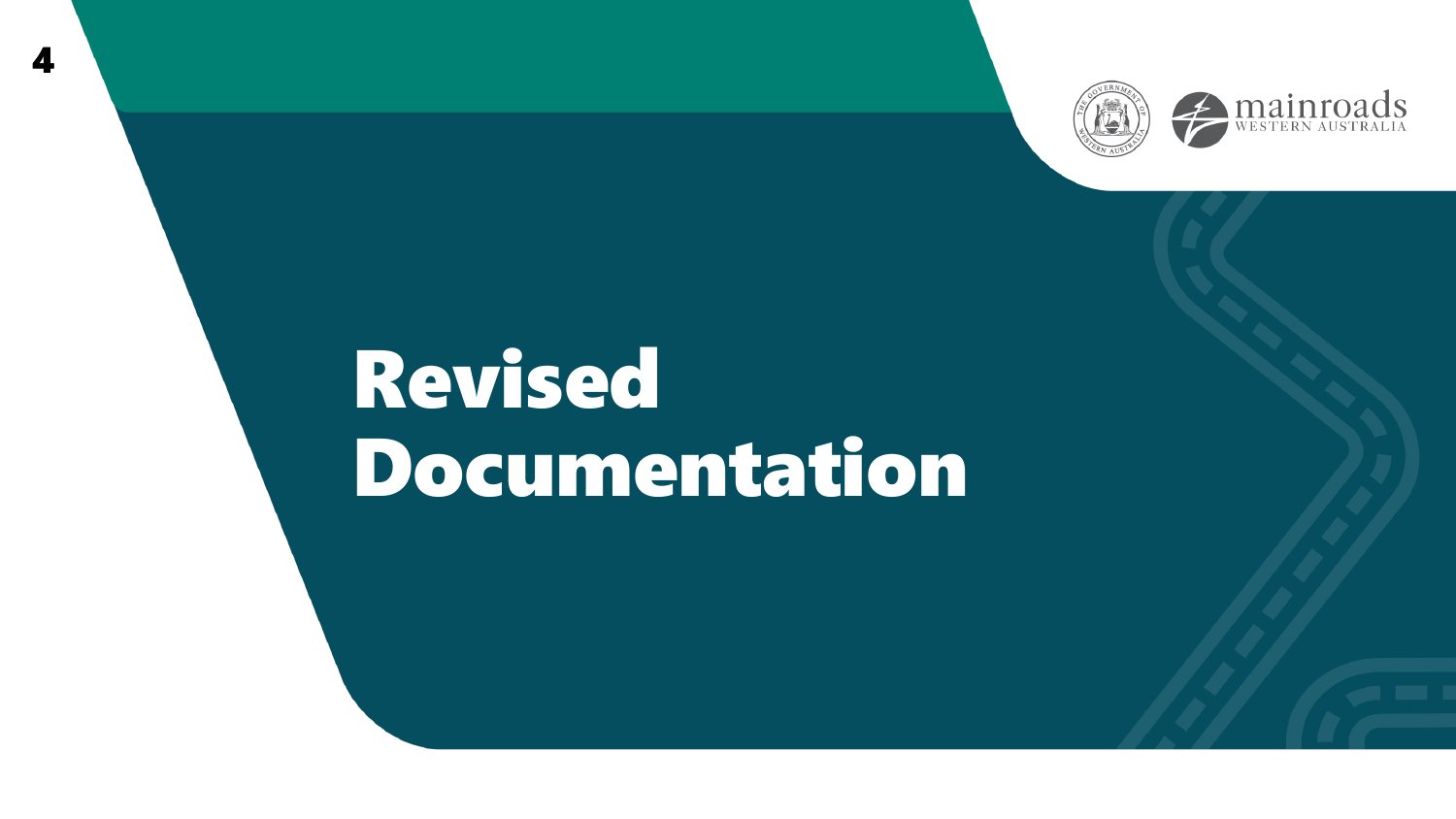### **WAHVA Accreditation and Auditing Documents as of 31 March 2022**

The below documents came into force on the 31<sup>st</sup> March 2022 and are available on the Main Roads Western Australia website at the following link:

<https://www.mainroads.wa.gov.au/heavy-vehicles/accreditation-auditing/>

- WAHVA Business Rules.
- WAHVA Management Systems Standards.
- Operator Guide How to Become and Stay Accredited Sample Template Forms.
- WAHVA Operator Frequently Asked Questions.
- WAHVA Auditor Frequently Asked Questions.
- WAHVA Audit Report.
- WAHVA Guideline for Audit Providers.
- WAHVA Management Module Standards Audit Matrix.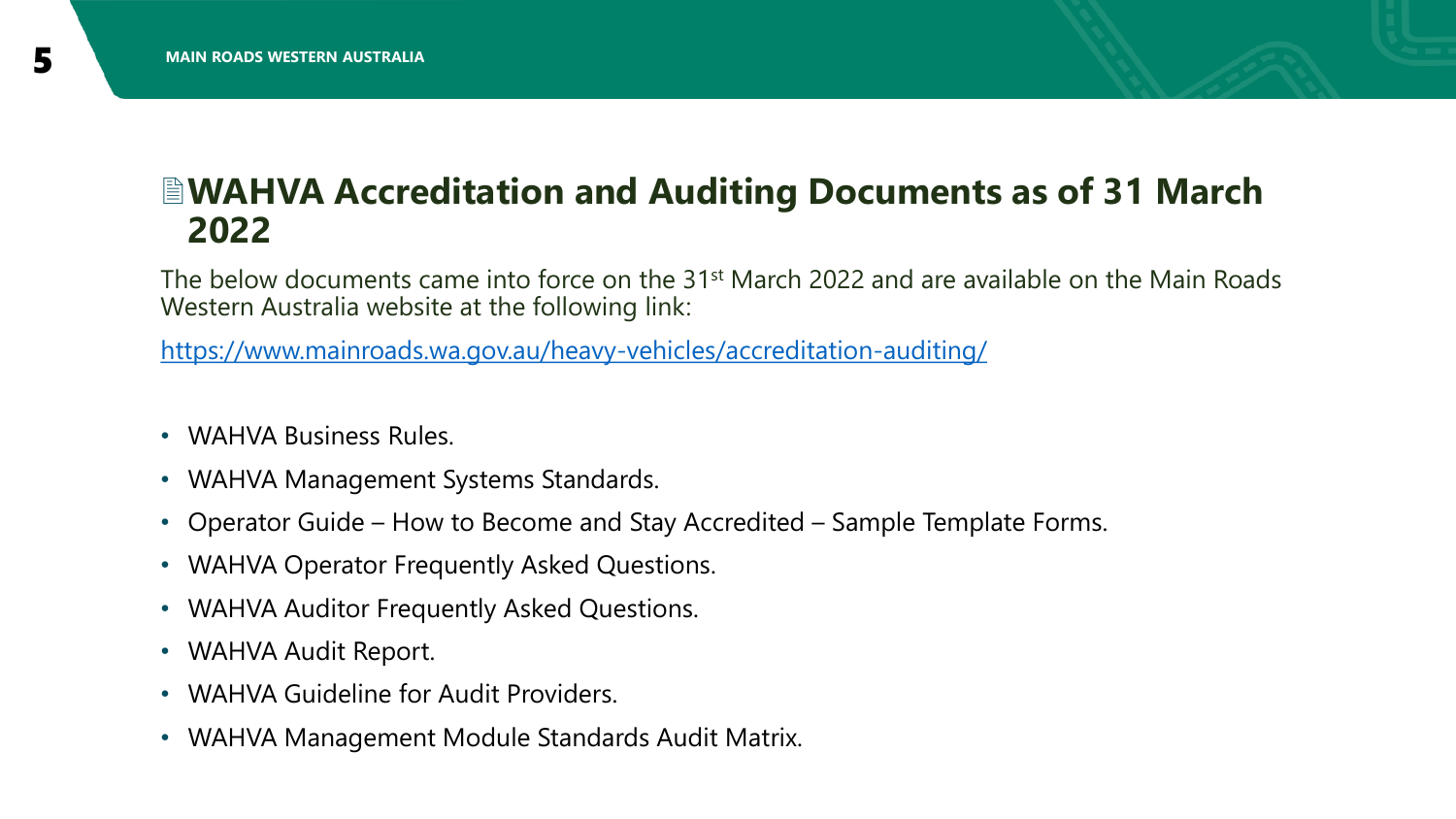#### **WAHVA Business Rules**

- A complete Vehicle Register from the WAHVA Audit Report displaying the dates of current service or roadworthiness certificates/checklist/inspections (no older than 12 months from the date of the audit) to demonstrate roadworthiness for each vehicle, must be provided with every audit report.
- Australian Business Numbers (ABN's) are no longer a mandatory requirement.
- An individual or company registered with ASIC supplying proof of a registered business name can have that registered business name included on their Accreditation Certificate as an addition to the legal entity name (Trading As), if they as the legal entity can demonstrate they are the Business Name Holder as per ASIC.
- 3.6 a) and 3.7 has been reworded from "A completed application form", to "A completed Restricted Access Vehicle Operator Registration Form, which is available on the Main Roads website".
- 3.11 has been reworded from "All accredited operators will be issued with an accreditation certificate specifying the modules and duration of the accreditation", to "All accredited operators will be issued with an accreditation certificate (Certificate of Approval) specifying the modules and duration of the accreditation"
- 5.28 has been reworded from "A driver for an accredited operator is required to produce any accreditation documentation (i.e. trip records etc.) requested by an authorised person.", to "A driver for an accredited operator is required to produce any accreditation documentation (i.e. trip records etc.) requested by an authorised person (Main Roads, Police, WorkSafe WA and other Main Roads nominated agencies).
- All references to the Occupational Safety and Health Regulations 1996, Occupational Safety and Health Act 1984 and the Code of Practice for Fatigue Management for Commercial Vehicle Drivers have been replaced with Work Health and Safety (General) Regulations 2022.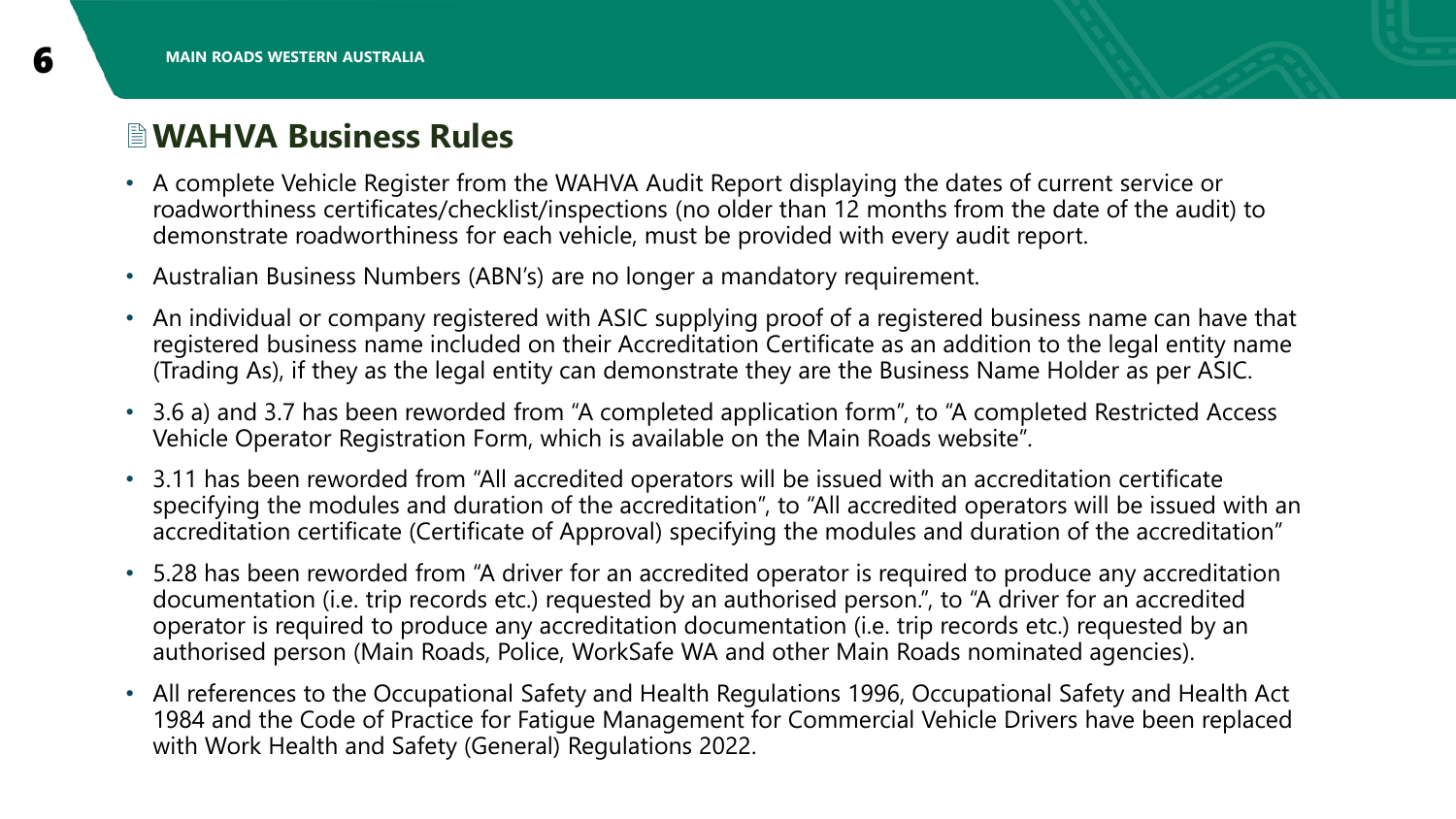### **WAHVA Management Module Standards**

- Additions to Common Terminology to clarify:
	- Commercial Vehicle Driver
	- Fatigue
	- Fatigue Management
	- Fatigue Management System
	- Maintenance
	- Policies
	- Records
	- Rostering
	- Scheduling
	- Suppliers (maintenance)
	- Trip sheet
	- Written Instructions
- Movement of numerous criteria from the Maintenance, Fatigue, Dimension& Loading and Mass modules into the Common Standards, with the majority moving to Records and Documentation.
- Where possible, the words procedures, documentation etc have been reworded to read "written instructions", to create uniformity and remove ambiguity.
- Various criteria have been combined where they had a direct link. Eg; Fatigue Std 3 Fitness for Work – 3.2 was previously multiple criteria.
- Removal of some criteria to eliminate duplication. Eg: Written instruction re managing the rollover risk of the vehicle.
- All references to the Occupational Safety and Health Regulations 1996, Occupational Safety and Health Act 1984 and the Code of Practice for Fatigue Management for Commercial Vehicle Drivers have been replaced with Work Health and Safety (General) Regulations 2022.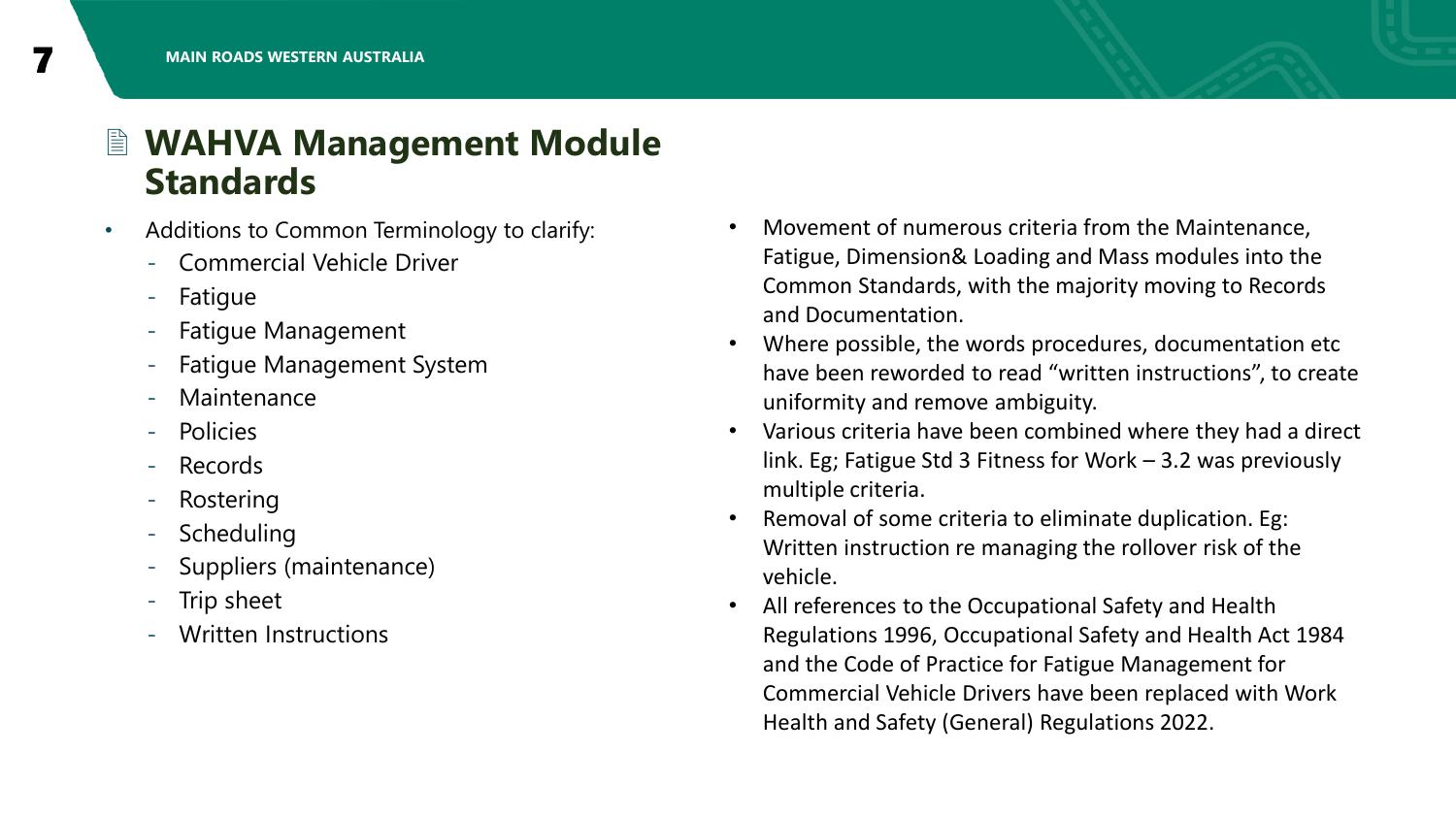

### **WAHVA Audit Report**

- All changes made to the Management Module Standards have been replicated in the Audit Report.
- Amendments have been made to the following tables:
	- Vehicle Registration Numbers of Records Examined
		- Removed Roadworthy Date as already in the Vehicle Register
		- Added Daily Vehicle Checks
	- Employee / Driver Names of Records Examined
		- Removed Medical Certificate Expiry Date and WA Fatigue Management Training Records & Dates as already in the Employee / Driver Names Register
		- Removed Daily Vehicle Checks
		- Removed Internal Review Date as already in Compliance Summary
	- Vehicle Register
		- Amended wording to read Last Roadworthy Date
	- Employee / Driver Names Register
		- Amended wording to read Medical Certificate Date / Years Valid For
		- Added column for training completed in other modules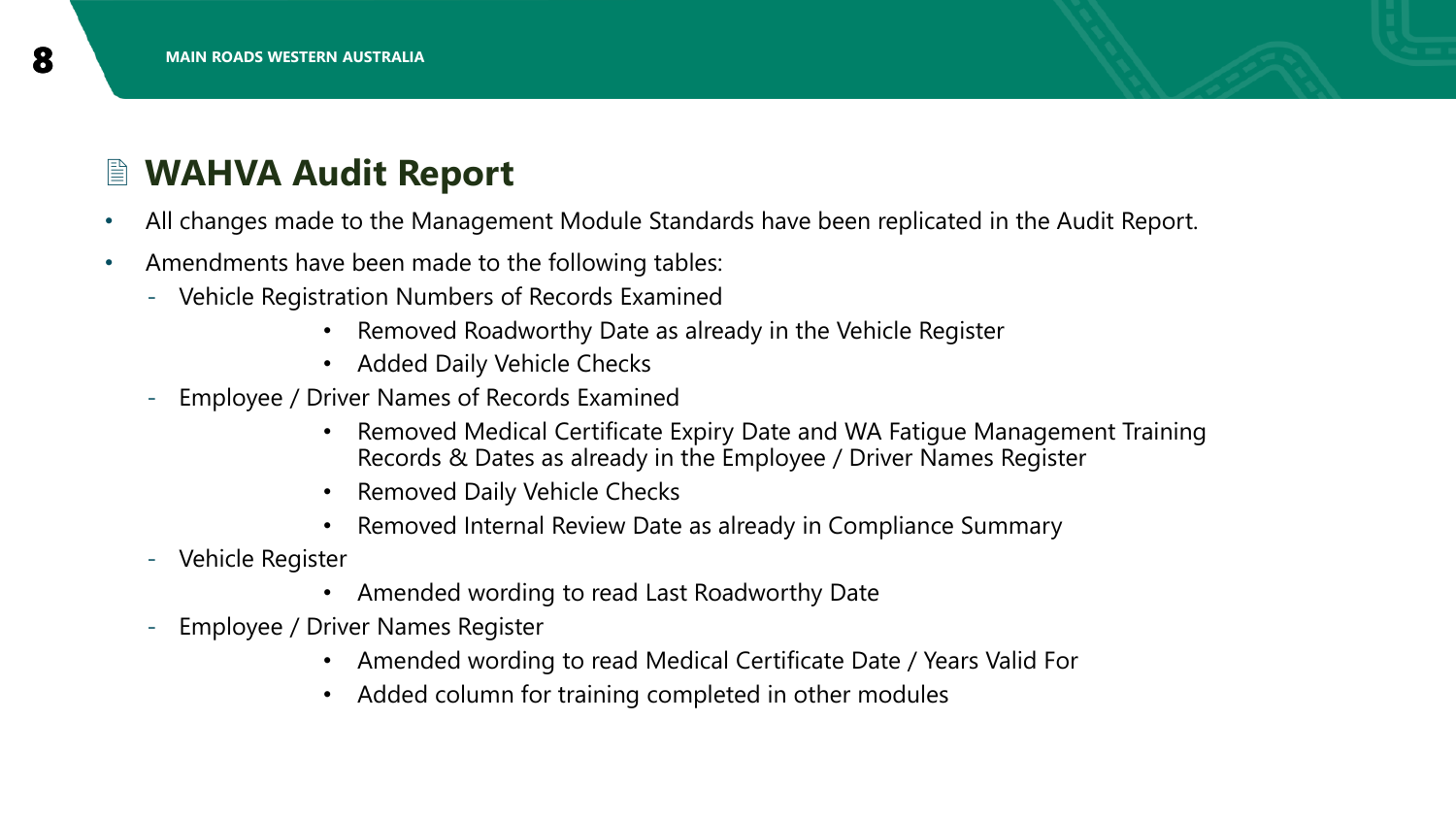### **WAHVA Operator Guide**

- Addition of Common Terminology
- A clear statement in 1. About this Guide This guide is *not* a management system but is a tool to assist operators in preparing their management system.
- Other statements throughout the document that may have given the impression this guide is a management system have been removed.
- The reference to the NTC Medical Certificate at Step 3 now refers to Assessing Fitness to Drive 2016, or requirements exceeding or substantially equivalent to this.
- Section 7.4 Roadworthiness has been reworded to include "The certification must not be more than twelve (12) months from the audit date. The date of the roadworthiness inspection needs to be entered on the Vehicle Maintenance Record and the Vehicle Register."
- The Sample Template Forms have now been linked for ease of access.
- The Policy Statements have been updated to reflect the current modules.
- The Employee / Driver Register has been added.
- The Vehicle Register has been updated.
- All maintenance service schedules have been updated to include a Roadworthy Certification.
- All references to the Occupational Safety and Health Regulations 1996, Occupational Safety and Health Act 1984 and the Code of Practice for Fatigue Management for Commercial Vehicle Drivers have been replaced with Work Health and Safety (General) Regulations 2022.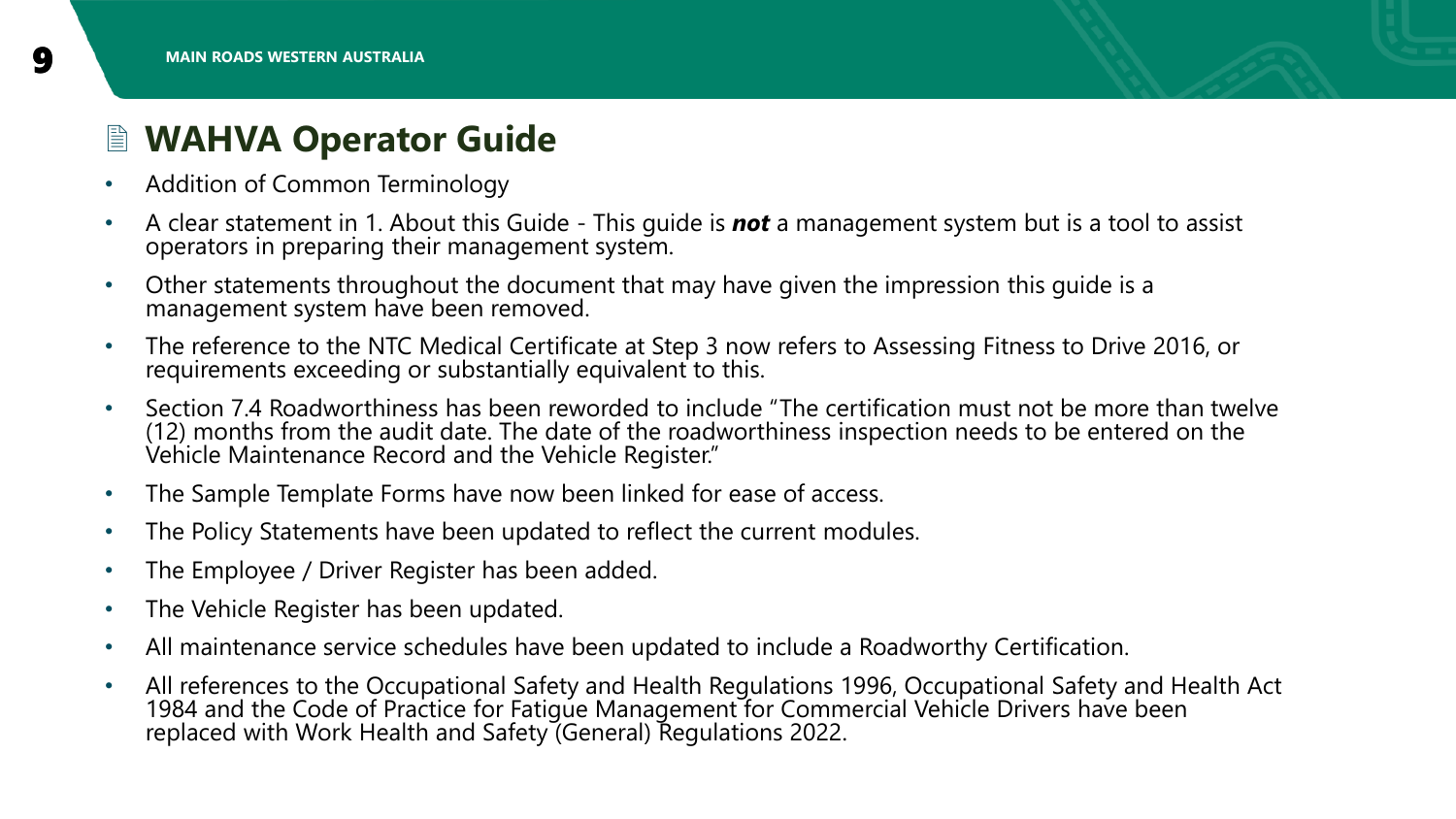



## Auditor Certification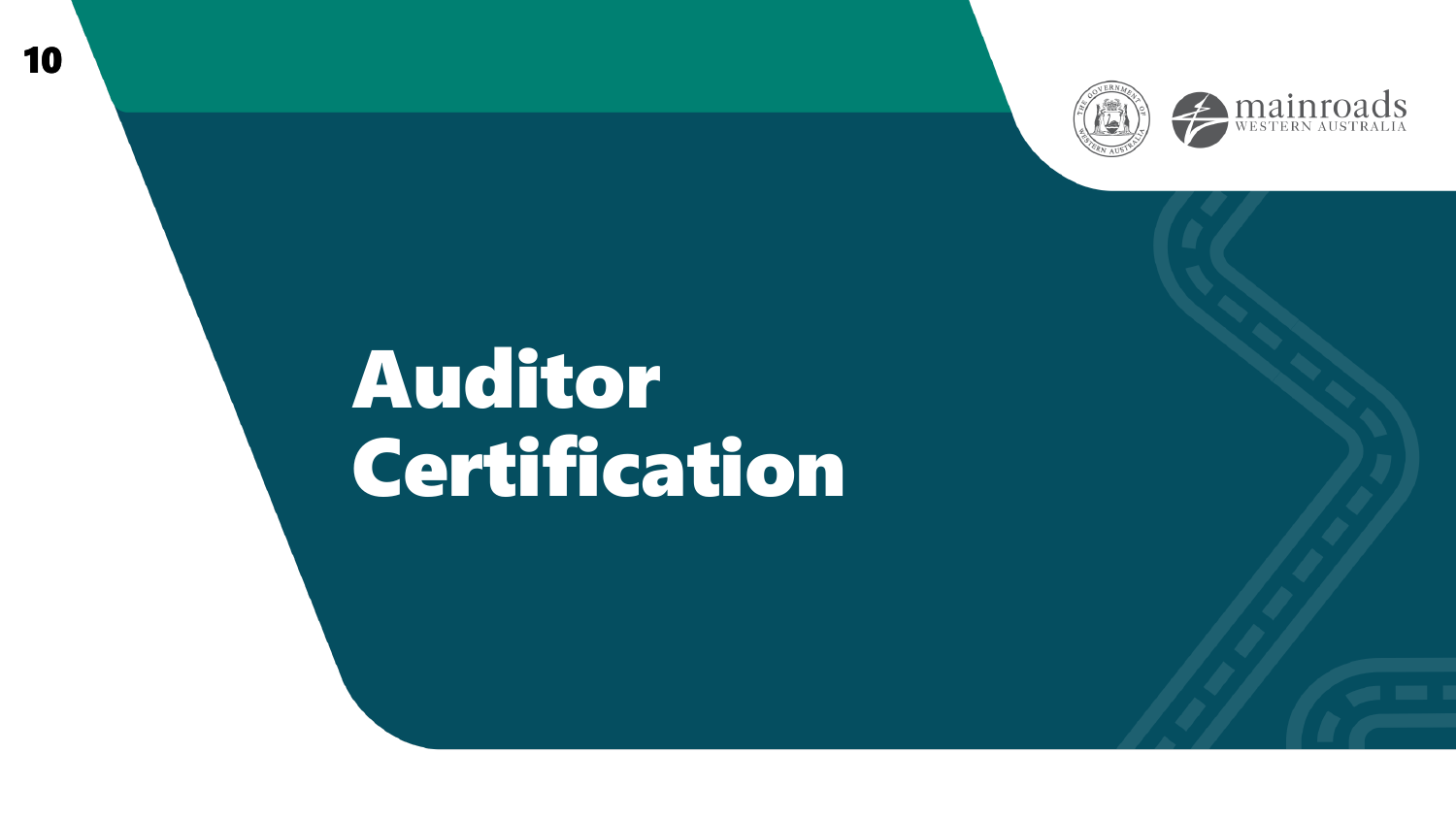

### Auditor Certification Overview

#### **What has changed**

- WAHVA Auditor Certification is now managed by Main Roads
- A list of current WA Heavy Vehicle Accreditation Certified auditors is available on the Main Roads website

#### **Why have the changes been made**

• Recommendation 12 from the WAHVA Strategic Review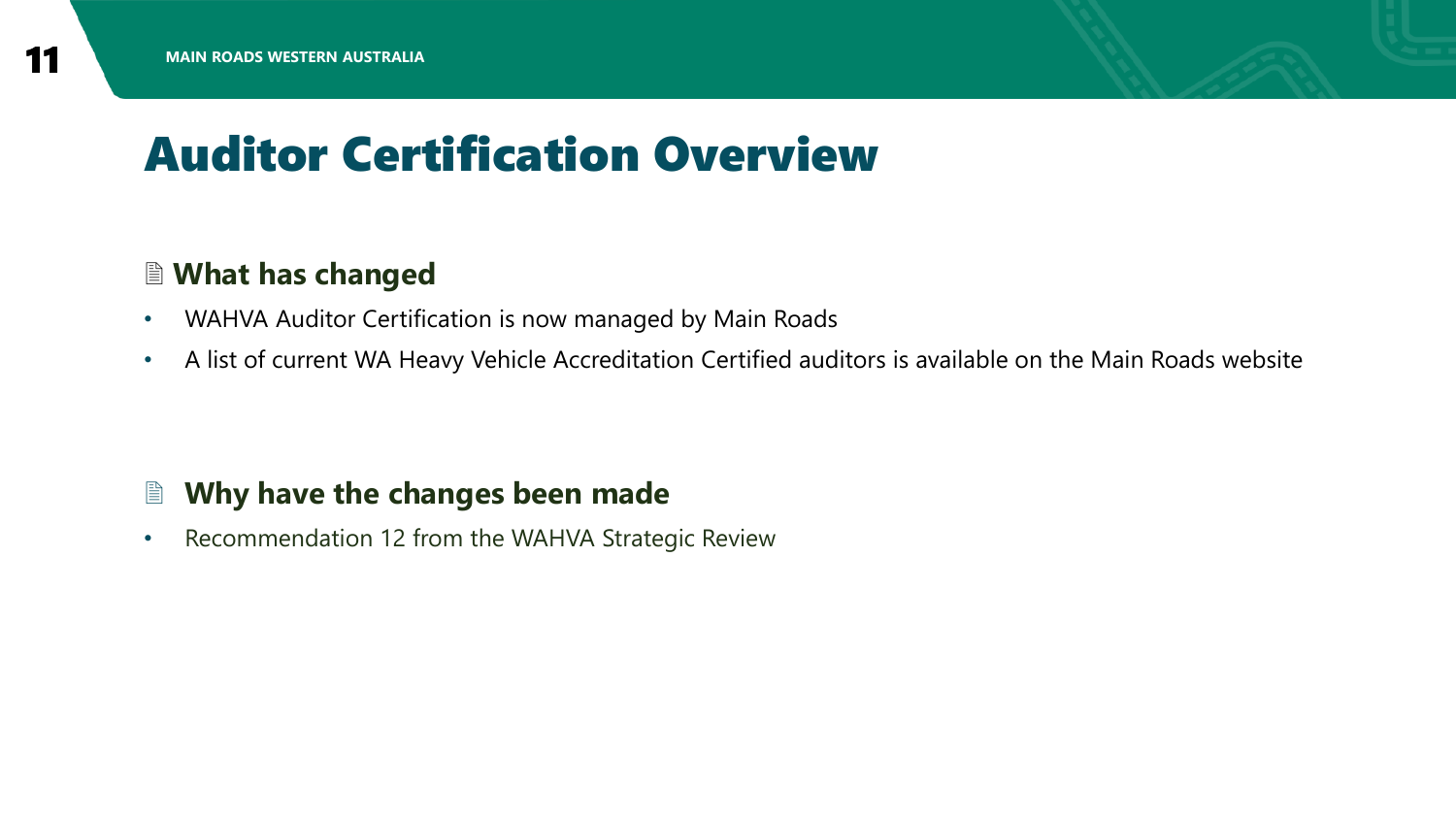



## Where To From Here?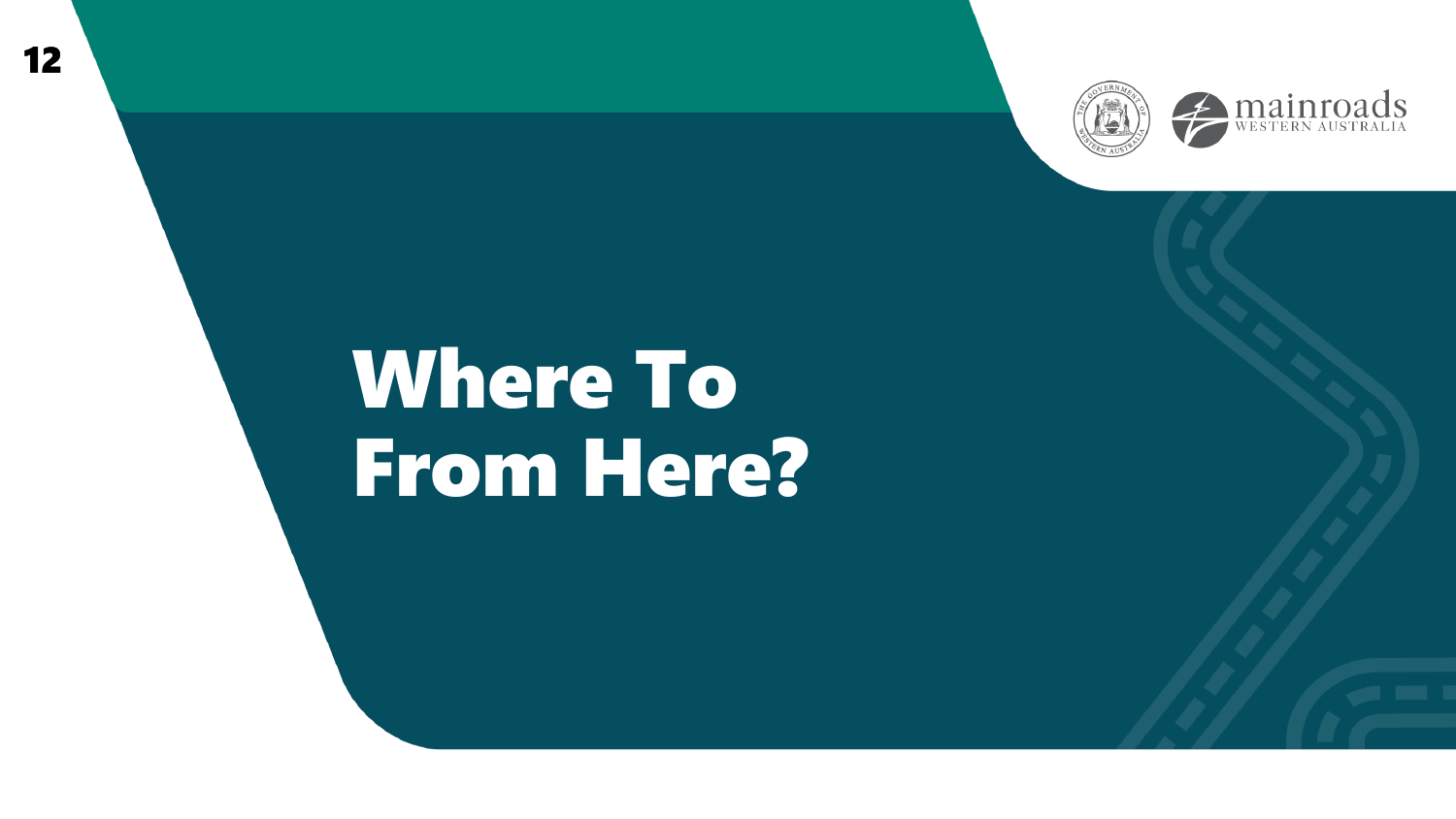### **Where To From Here?**

- HVS will continue to host "*understanding your WAHVA responsibilities*" Transport Operator Information Sessions throughout 2022.
- Implementation date for auditors  $-31$ <sup>st</sup> March 2022
	- $\checkmark$  All documentation came into force from this date.
	- $\checkmark$  All audits conducted from the 31<sup>st</sup> March 2022 are required to be on the current audit report, which is available on the Main Roads website. Audit reports submitted that do not meet this requirement will be returned.

Important date's for operators:

- All operators will be required to **be compliant**  with the current documentation by **31 March 2023.**
- Up to 31st March 2023 if an existing operator does not meet any of the new requirements it is not a Non-Conformance:
	- These are to be noted in the "Nature/Overview of Operator Business (Summary)", with advice they are to be addressed prior to 31st March 2023 and verified at the next scheduled audit.
- From the **31st March 2022**, all **new operators**  and those **re-entering** the scheme after a period of absence (Retired, Accreditation Certificate cancelled etc) will be required to meet the new requirements.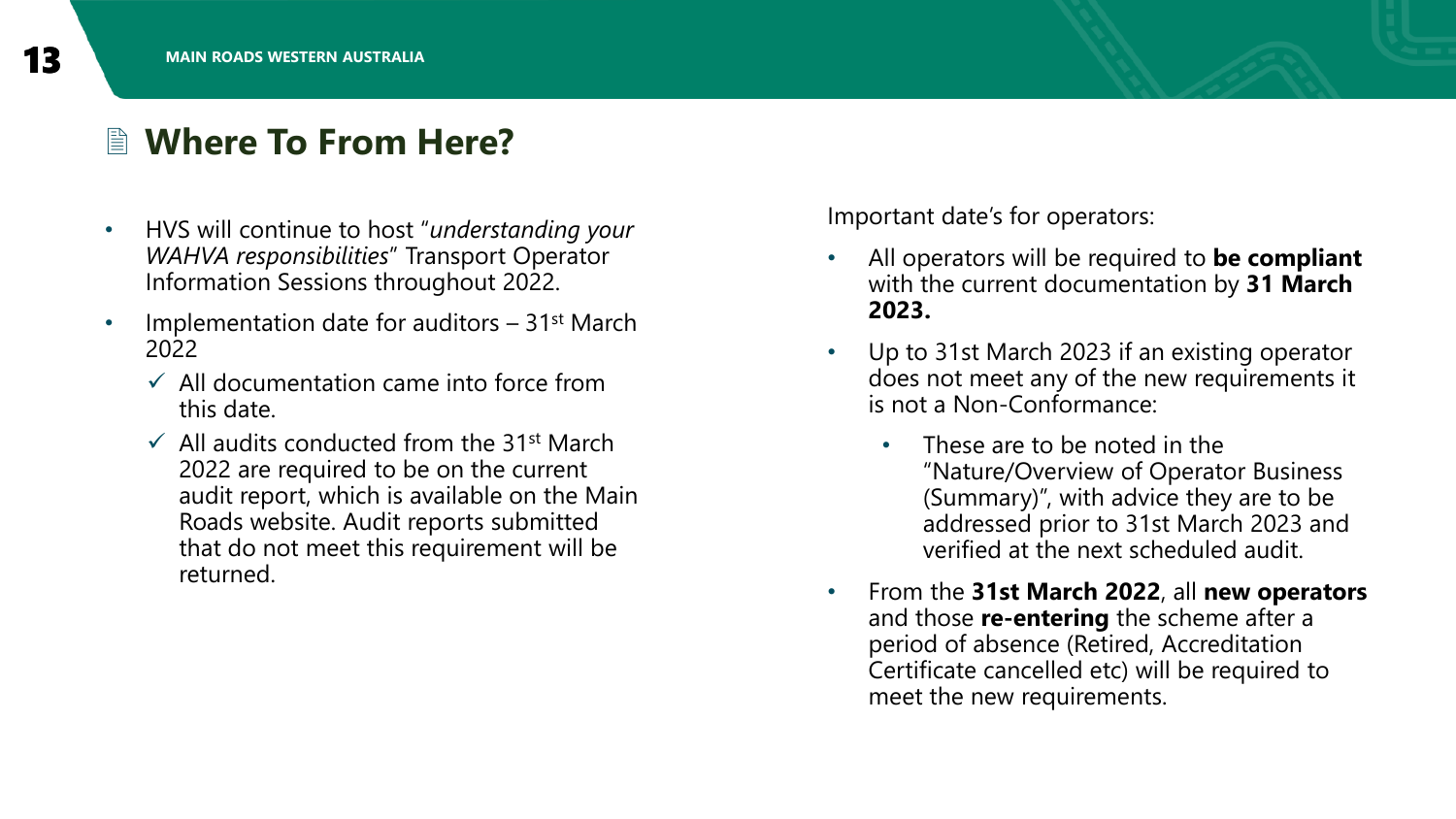### Questions